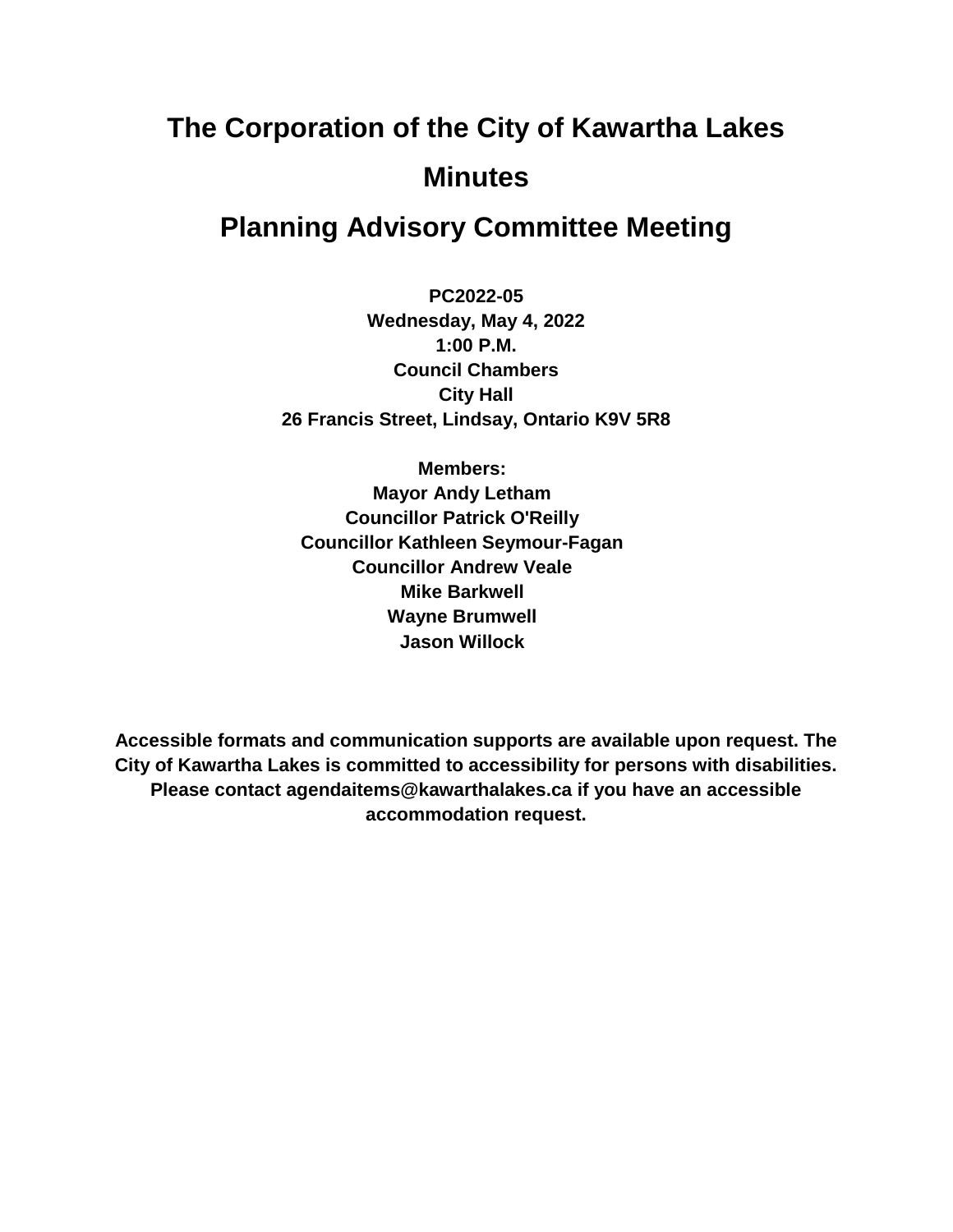#### **1. Call to Order and Adoption of Agenda**

Chairperson Councillor A. Veale called the meeting to order at 1:00 p.m. Mayor A. Letham, Councillor P. O'Reilly, and Committee Members M. Barkwell, and J. Willock were in attendance.

Deputy Clerk and Recording Secretary J. Watts, Director of Development Services R. Holy, and Manager of Development Engineering C. Sisson were also in attendance.

Absent: Councillor K. Seymour-Fagan, and Member W. Brumwell

The Chair opened the meeting and introduced Planning Advisory Committee and the members of staff present.

**PAC2022-030 Moved By** M. Barkwell **Seconded By** Councillor O'Reilly

**That** the agenda be adopted as circulated.

#### **Carried**

#### **2. Declarations of Pecuniary Interest**

There were no declarations of pecuniary interest disclosed.

#### **3. Public Meeting Reports**

The Chair stated that, as required under the Planning Act, a public meeting is being held prior to the City of Kawartha Lakes Council making decisions on the following planning matters.

#### 3.1 PLAN2022-025

#### **Application to Amend the Township of Manvers Zoning By-law 87-06 at 716 St. Mary's Road - Oliver and Veterans Affairs Canada**

David Harding, Planner II Richard Holy, Director of Development Services (Presenting)

#### 3.1.1 Public Meeting

The Chair requested staff to advise on the manner of giving notice for the proposed Zoning By-law Amendment. He also asked staff to briefly describe the proposal and summarize the correspondence, if any, received to date.

Mr. Holy presented on behalf of the report writer (Mr. Harding) and confirmed that the required notice was given in accordance with the Planning Act and circulated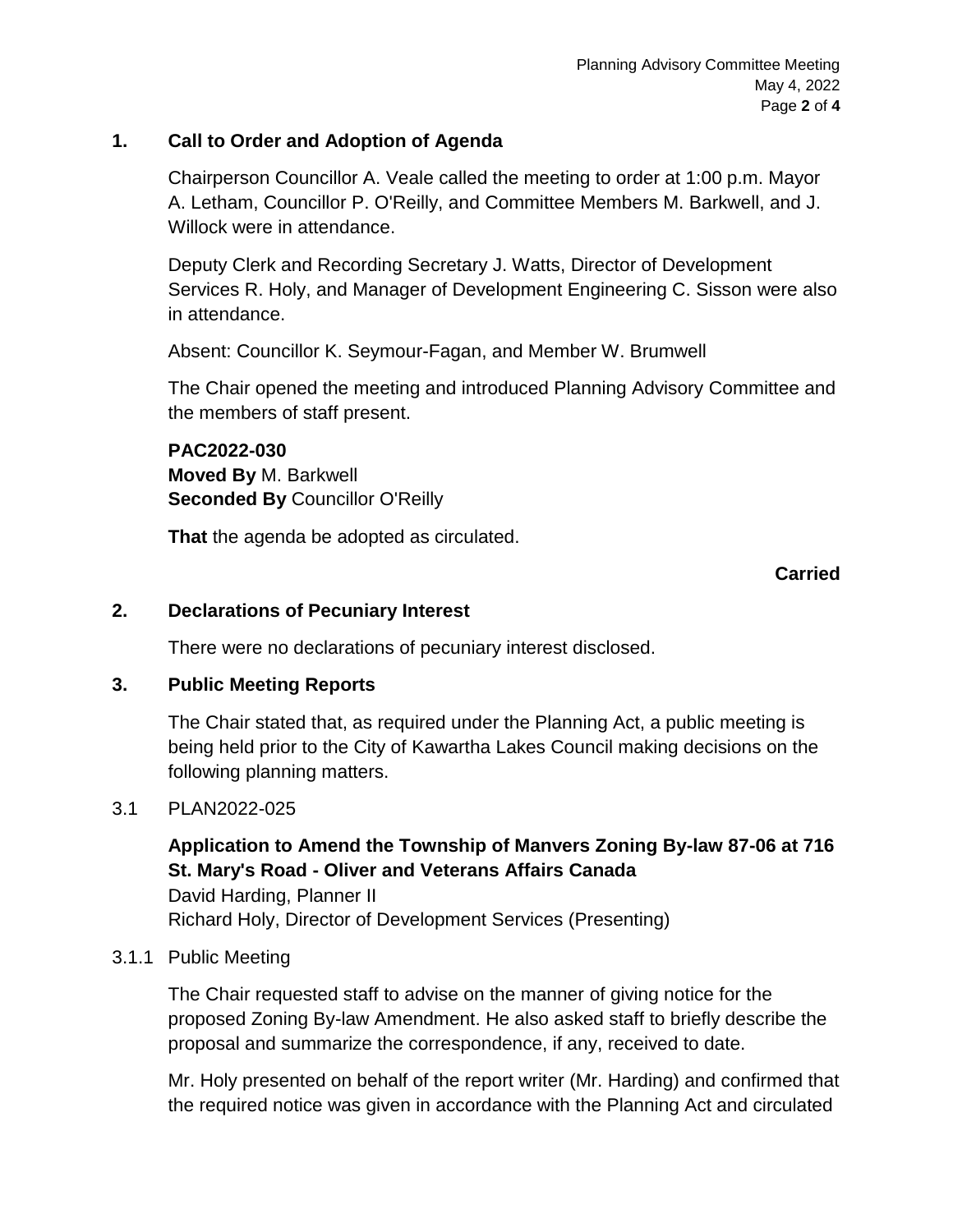to each owner of land within 500 metres, and that a sign was posted on the subject property. He summarized the application, explaining that it proposes to sever land containing a dwelling and re-add it to an abutting vacant lot to correct an inadvertent merger of title. Approximately 40.43 hectares of agricultural and rural land is to be retained. As a condition of provisional consent, the severed and benefiting lands are to be rezoned to a residential zone to recognize the consolidated residential lot to be created and introduce provisions to recognize the placement of existing buildings. The retained agricultural land is also to be rezoned to recognize the deficient lot frontage created as a result of the lot line adjustment. The application is consistent with the Provincial Policy Statement, conforms to the Growth Plan for the Greater Golden Horseshoe and the Kawartha Lakes Official Plan. Mr. Holy summarized the comments received to date, as detailed in the report, noting that subsequent to the writing of the report that no additional comments were received. Staff are recommending that the application be referred to Council for approval.

The Chair inquired if the applicant wished to speak to the application.

Broghan Dean, applicant, was participating electronically, however offered no additional comment.

The Chair inquired if anyone wished to speak to the application.

No other persons spoke to the application.

The Public Meeting concluded at 1:09 p.m.

3.1.2 Business Arising from the Public Meeting

### **PAC2022-031**

**Moved By** Councillor O'Reilly **Seconded By** J. Willock

**That** Report PLAN2022-025, **Amend the Township of Manvers Zoning By-law 87-06 at 716 St Mary's Road and Vacant Land on St Mary's Road – Oliver and Veterans Affairs Canada**, be received;

**That** a Zoning By-law, respecting application D06-2022-007, substantially in the form attached as Appendix D to Report PLAN 2022-025 be approved for adoption by Council; and

**That** the Mayor and Clerk be authorized to execute any documents and agreements required by the approval of this application.